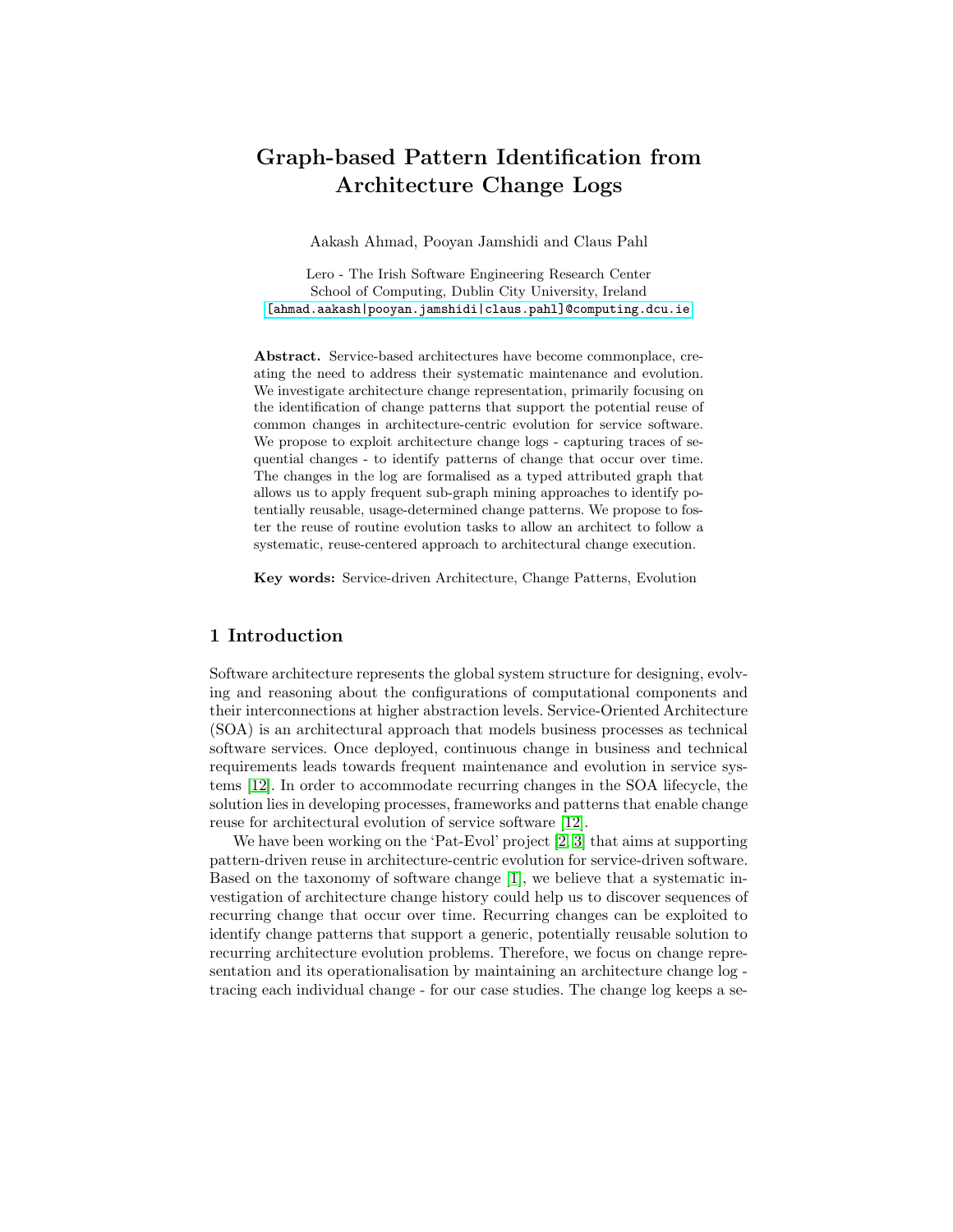#### 2 Aakash Ahmad, Pooyan Jamshidi and Claus Pahl

quential history (as the 'post-mortem' data) of architectural changes, providing us with an empirical foundation to identify patterns of change.

Although a recent emergence of evolution styles [\[5,](#page-13-4) [13,](#page-13-5) [6,](#page-13-6) [7\]](#page-13-7) promotes the 'build-once use-often' philosophy in architecture and process evolution, it falls short of addressing frequent demand-driven process-centric changes [\[15,](#page-13-8) [16\]](#page-13-9) that are central to maintenance and evolution of SOAs. This motivates the needs to systematically investigate architecture change representation that goes beyond frequent addition or removal of individual components and connectors to operationalise recurrent process-based architectural changes.

The proposed solution is based on formalising architectural changes from the logs as a typed attributed graph [\[8\]](#page-13-10) that provides formal semantics with its node and edge attribution to operationalise architectural changes [\[9\]](#page-13-11). We utilise frequent sub-graph mining [\[4\]](#page-13-12) techniques to not only identify the exact instances, but also inexact matches where only central pattern features suffice for identification. The scalability of solution beyond manual analysis is supported with a prototype 'G-Pride' (Graph-based Pattern Identification) that facilitates automation and parameterised user intervention for pattern identification process. We believe, a continuous experimental identification of patterns is the first step towards facilitating the architect(s) to capitalise on a reuse-centered approach to systematically accommodate recurring changes in existing software.

This paper is organised as follows. A formal specification for the change pattern(s) is presented in Section 2, followed by an overview of the proposed solution in Section 3. We elaborate on graph-based pattern identification in Section 4 and its evaluation in Section 5. In order to justify the overall contribution, related work is presented in Section 6 that is followed by conclusions.

# **2 Change Pattern**

In change logs, we observed that the operationalisation of individual changes represent a parameterised procedural abstraction. This helps us to define change pattern as a *generic, first class abstraction (that can be operationalised and parameterised) to support potentially reusable architectural change execution*. We present a formal description of change pattern in terms of a meta-model of its constituent elements in Figure [1a](#page-2-0) along with its properties in Figure [1b](#page-2-0).

### **2.1 Pattern-based Architecture Evolution**

We model pattern-based evolution  $PatEval = \langle \, \text{SArch}, \text{OPR}, \text{CNS}, \text{PAT} \, \rangle$  as 4-tuple with element inter-relationships in Figure [1a](#page-2-0) as explained below.

1. **Service Architecture (SArch)** refers to the architecture elements to which a pattern can be applied during change execution. We utilise attributed typed graphs [\[8\]](#page-13-10) that provide formal syntax and semantics with its node and edge attribution to model typed instances of architectural elements. We use the Graph Modeling Language (.GML) for an XML-based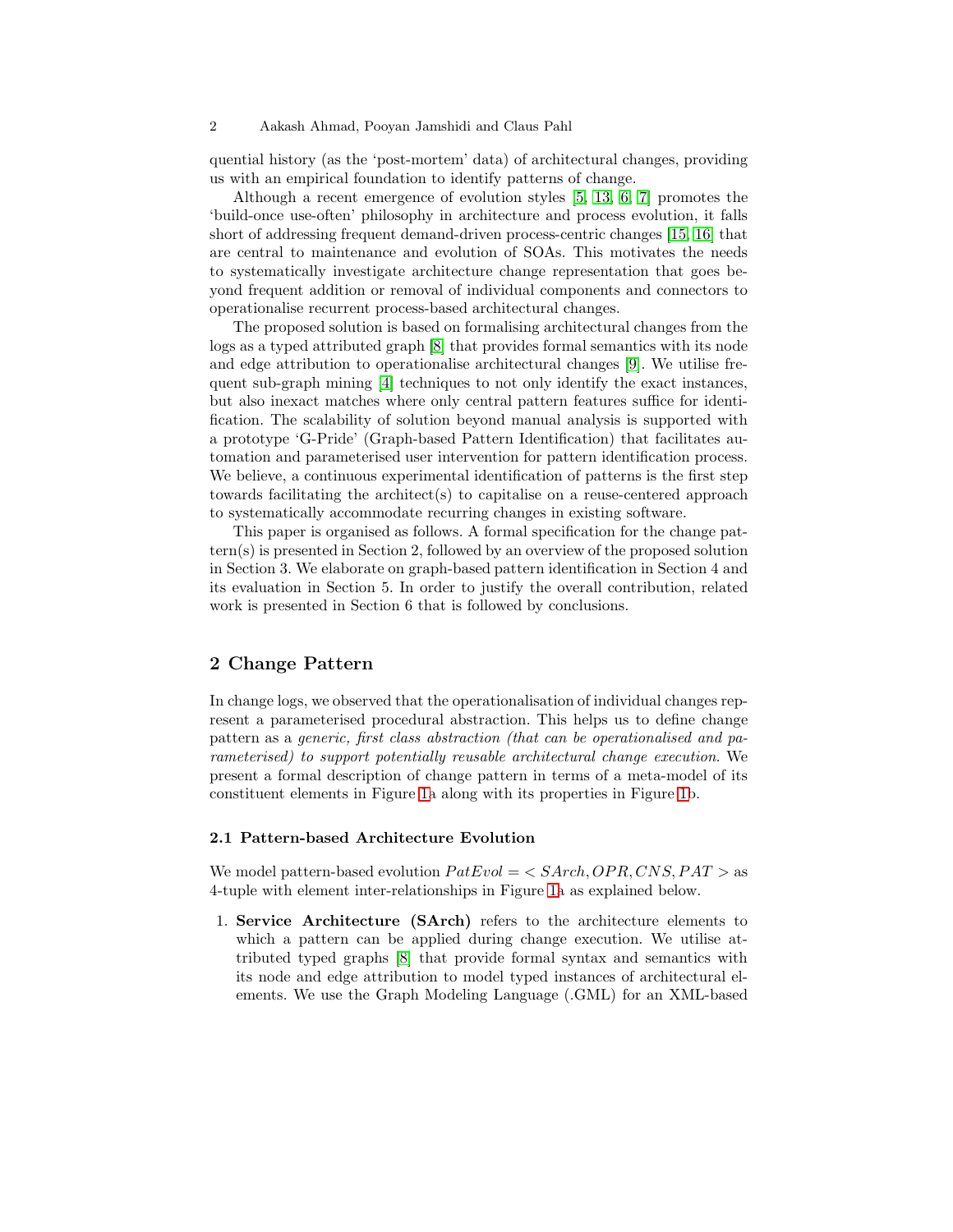representation of architectural instances. The architectural model is consistent with the Service Component Architecture specifications that include configurations (CFG) among a set service components (CMP) as the computational entities that are linked through connectors (CON), in Figure [1a](#page-2-0). The modeling is restricted to service-based architectures that only support composition or association type dependencies among service composites. Thus, the structural integrity of architecture elements and consistency of patternbased change beyond this architecture definition is undefined.



<span id="page-2-0"></span>**Fig. 1.** Model Representation for Reusable Architecture Evolution.

2. **Change Operator (OPR)** represents operationalisation of changes that is fundamental to architectural evolution. Our analysis of the log goes beyond basic change types [\[1\]](#page-13-3) to define a set of atomic and composite operations enabling structural evolution by adding (*ADD*), removing (*REM*) and modifying (*MOD*) the architecture elements (*AE*). An inherent benefit of graph-based modeling is the support for architectural evolution by means of graph transformations. More specifically, during change execution the operations could be abstracted as graph transformation rules (in our case supported by XML transformations using XSLT). This enables a finegranular operationalisation  $OPR(ae \in AE)$  to preserve the compositional hierarchy of architecture elements during change execution with:

*- Atomic Change Operations:* enable fundamental architectural changes in terms of adding, removing or modifying the service operation (*OP T* ), service interface (*INF*), connector binding (*BIN*), connector endpoint (*EPT* ) and configuration interface (*cfgINF*).

*- Composite Change Operations:* are a set of atomic change operations, combined to enable composite architectural changes. These enable adding, re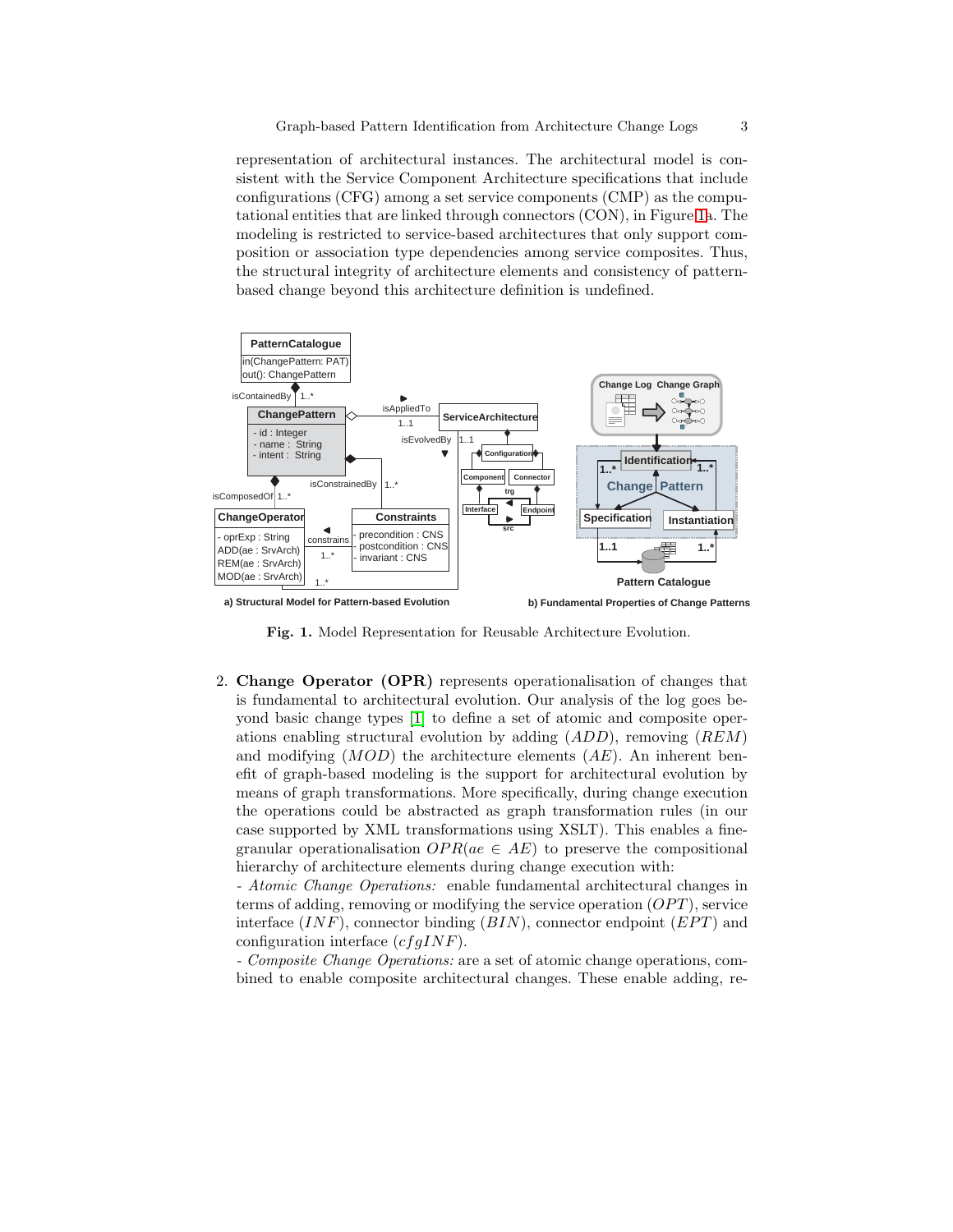4 Aakash Ahmad, Pooyan Jamshidi and Claus Pahl

moving or modifying the components (*CMP*), connectors (*CON*) and configurations (*CFG*) with a sequential composition of architectural changes.

- 3. **Constraints (CNS)** refer to a set of pattern-specific constraints in terms of pre-conditions (*P RE*) and post-conditions (*POST* ) to ensure consistency of pattern-based changes. In addition, the invariants (*INV* ) ensure structural integrity of individual architecture elements during change execution.
- 4. **Change Patterns (PAT)** represents a recurring, constrained composition of change operationalisation on architecture elements that is specified as:  $PAT_{< id, name>}$  :  $PRE(ae_m \in AE)$   $\xrightarrow{INV(OPR_n(ae_m \in AE))} POST(ae'_m \in$ *AE*). Constraints enforcement on operational composition ensures structural integrity of architecture elements during pattern-based change execution.

A **pattern catalogue (CAT)** refers to a template-based repository infrastructure to facilitate automated storage (in: once-off specification) and retrieval (out: multiple instantiation) of change patterns during evolution.

### **2.2 Fundamental Properties of Change Pattern**

In addition to the meta-model, the fundamental properties of change pattern are presented in Figure [1b](#page-2-0). In order to capitalise on pattern-driven reuse, these properties support our argument about change pattern as a generic solution that can be i) identified as recurrent, ii) specified once and iii) instantiated multiple times to support potentially reusable architectural change execution.

- *Identification:* aims at an empirical investigation about the history of architectural changes to identify recurring sequences of change that occur over time. The motivation for architectural change investigation is to discover and analyse real changes (i.e., not any assumed data sets) by extracting the implicit evolution-centric knowledge from change logs, our focus in this paper.
- *Specification:* after identification, it is vital to provide a consistent (once-off) specification for the collection of identified change patterns as pattern catalogue. A template-based specification facilitates flexible querying and retrieval whenever a need for pattern usage arises.
- *Instantiation:* in order to realise the concept of pattern-driven change execution, it allows instantiation of appropriate pattern(s) from its abstract specification to promote the concept of 'specify-once, instantiate-often' approach during architecture evolution.

# **3 Automating Change Pattern Identification**

We investigated architectural changes empirically - analysing change representation - to discover recurrent sequences in a change log. Therefore, we have based the identification of patterns on the analysis of changes for two servicebased system evolutions we recorded in the log. These include an Electronic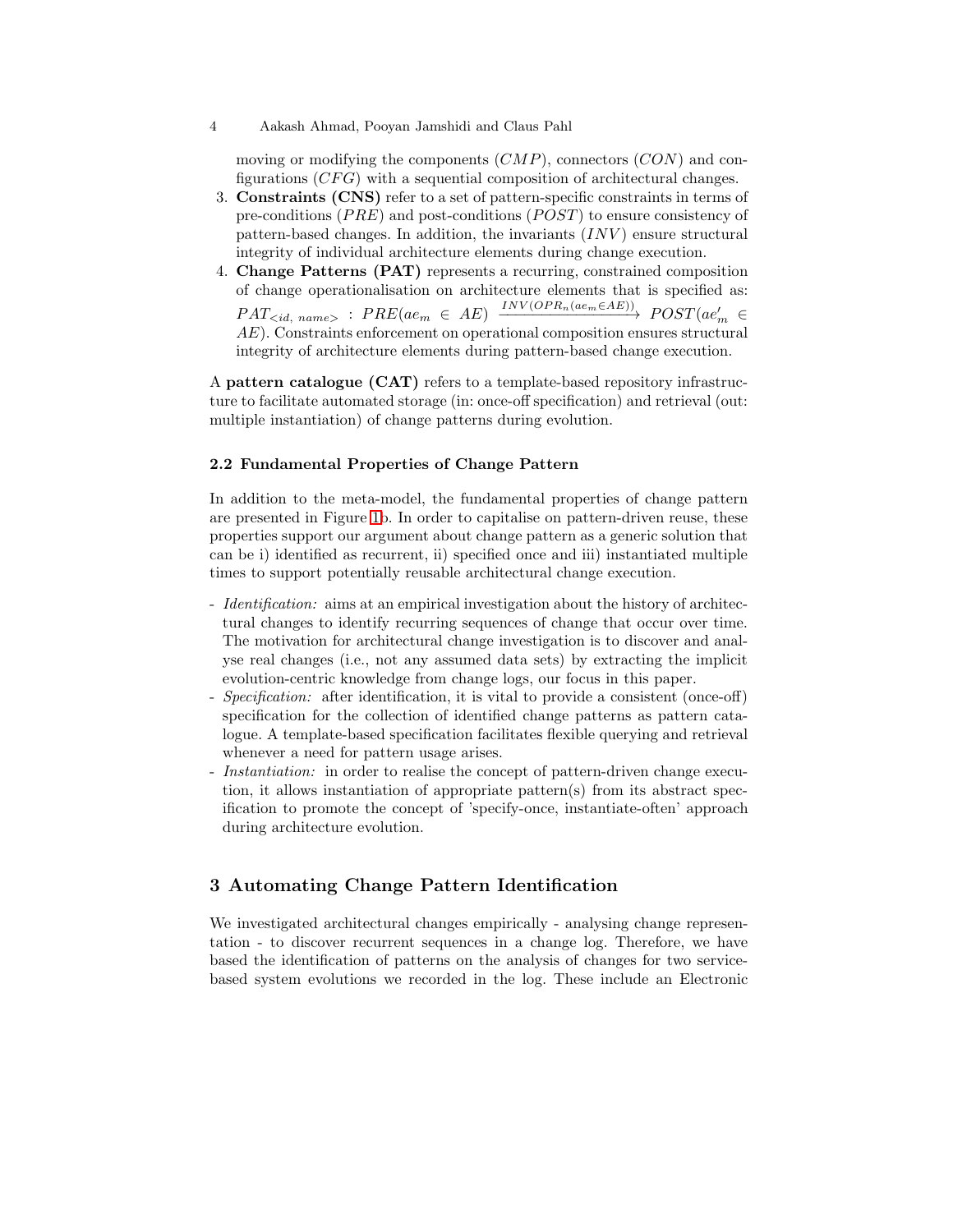Billing Presentment and Payment (EBPP) system whose specifications are published by NACHA and an on-line Tour Reservation System (TRS). We propose a three-phase approach to identify architecture change patterns, in Figure [2.](#page-4-0)



<span id="page-4-0"></span>**Fig. 2.** An Overview of the Proposed Pattern Identification Process.

#### **3.1 Maintaining the Architecture Change Log**

As the initial step, we follow [\[1\]](#page-13-3) to record the architecture 'change history'. We use a centrally manageable repository to record sequential architectural changes that are constrained by a set of invariants. We expand on the idea of process change logs from [\[16\]](#page-13-9) and tailor it to record each individual architectural change as the log tuple. The structural view for the change log is presented in Figure [2a](#page-4-0) that acts as the foundation to identify change patterns with specific frequency thresholds. While analysing the change operationalisation, each individual change from the case studies is manually recorded in the log that currently comprises of more than a couple of thousands of changes. (i.e., *OPR >* 2000). The primary benefits of this approach included:

- Maintaining the traces of evolution in an updated central repository.
- Analytical support with searching and querying concrete instances of change.
- Experimental analysis of change representation, patterns identification etc.

In Figure [2,](#page-4-0) the structure of change log maintains the compositional hierarchy of elements. For example, every service component (Composition) must contain at least one or more interfaces (Composite) containing one or more operations (Leaf), while connectors must have binding that contain sn endpoint. We are specifically interested in analysing recurrent sequences that exhibit processcentric changes (e.g. integration, replacement, decomposition etc.) that are central to SOA evolution, as composite changes based on addition or removal of individual components and connectors.

### **3.2 Graph-based Formalisation of Architectural Changes**

We formalise the architectural changes in the log as an attributed graph (AG) with its nodes and edges typed over an attributed typed graph (ATG) [\[8\]](#page-13-10) using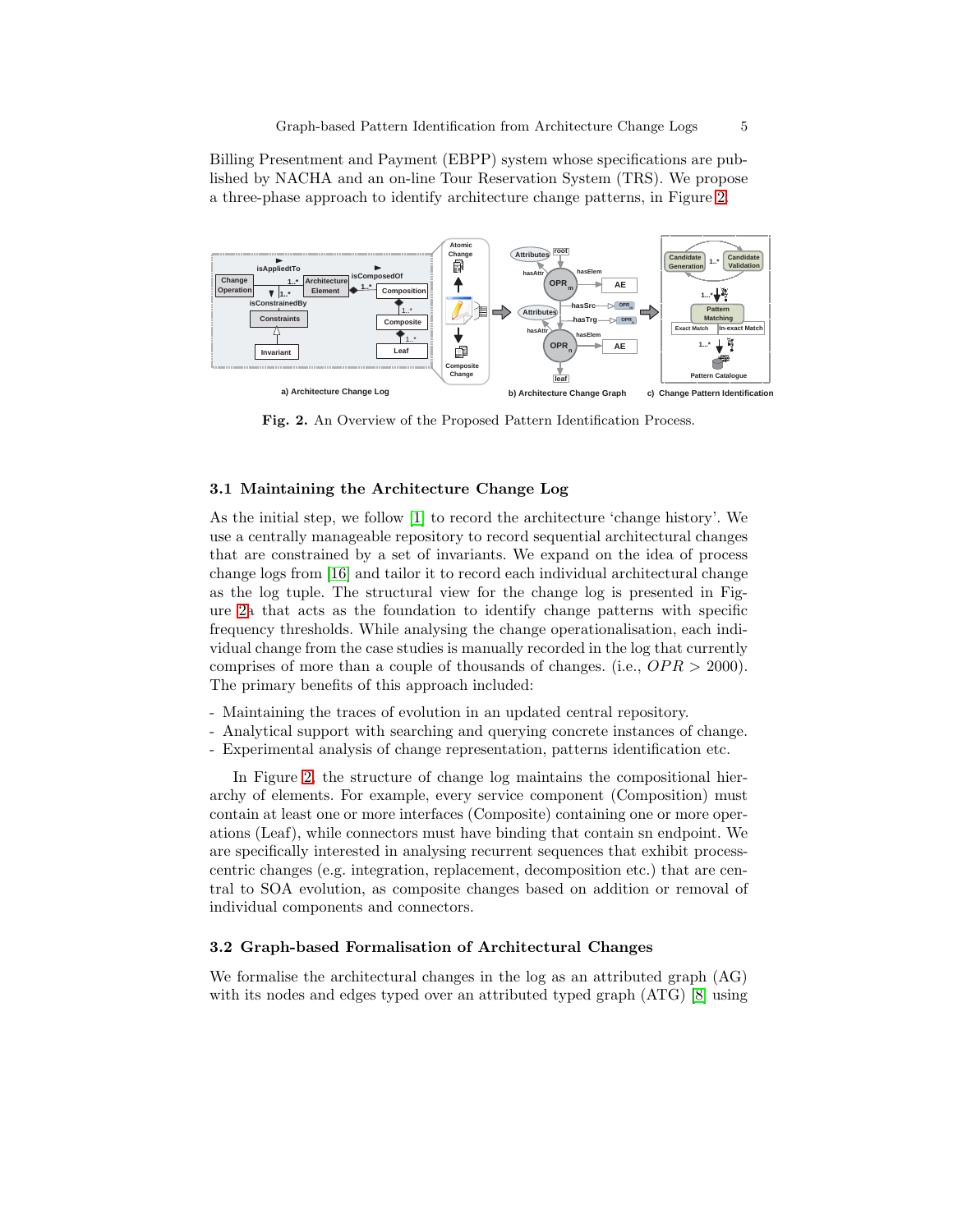an attributed graph morphism  $t : AG \rightarrow ATG$  as indicated in Figure [3.](#page-5-0) The ATG provides formal semantics to represent atomic and composite changes with visualisation, efficient searching and analysis of sequential changes in the log. However, we are specifically interested in exploiting frequent sub-graph mining to identify recurring sequences as potential change patterns.



<span id="page-5-0"></span>**Fig. 3.** Attributed Graph to Formalise Architecture Change Operationalisation.

**Lifting the Change Graph - Sequential Composition:** In the change log, analysing an individual change lacks the required abstraction to exploit the recurrent process-centric changes. Furthermore, taking into consideration the granularity of architectural changes (change operations in Section 2) there do not exist a unified representation for architectural evolution that satisfies the needs for all stake-holders' view. For example, a software developer might be more interested in analysing the modification of a specific operation's signature and their semantics, while the architect would be exclusively concerned about the affected component-level interconnections. The possible views could be virtually unlimited depending on any specific evolutionary perspectives. However, in this paper, instead of focusing on atomic changes we focus on sequential composition identification that exhibits process-centric aspects of change in terms of integration, replacement, decomposition of elements. Therefore, we apply graph lifting [\[11\]](#page-13-13) to enable projection onto higher-level architectural composites that include configurations, components and connectors, hiding low-level atomic changes.

**Creating the Change Session Graph:** Once the graph is lifted, we provide a utility method as sessionGraph(uID, strTime, endTime) to automatically create the change graph based on a particular change session in the log. The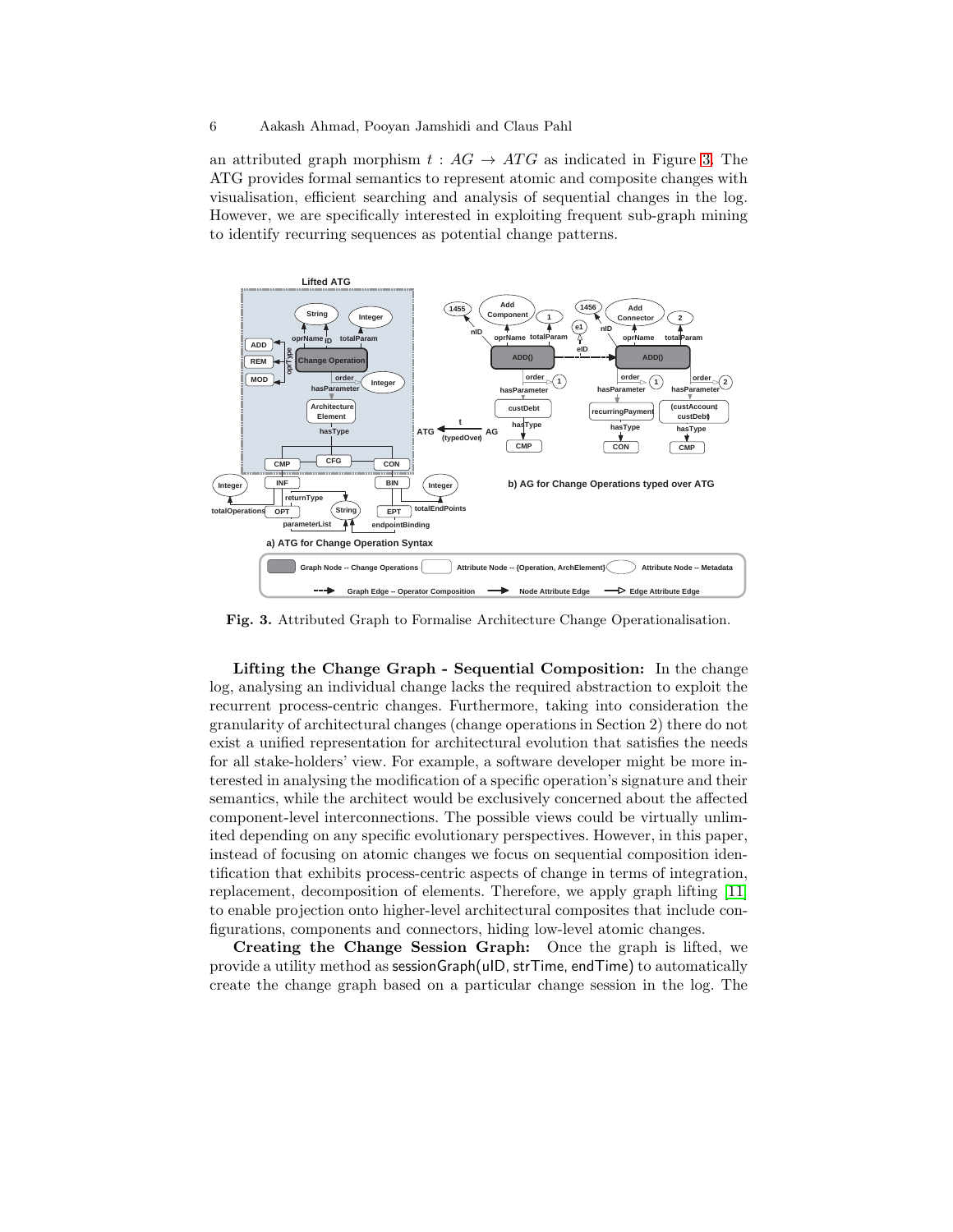change session is determined by the identification of the user (*uID*) who applied the change(s) in a specific time interval (*endT ime* - *strT ime*). For experimental purposes, we consider all the changes in the log as a single session to extract the attributes of change instances that, we generate the lifted change graph (Figure [3a](#page-5-0) - dotted blue square) with a concrete represention using the Graph Modeling Language (.GML) format. The result is a directed graph representing sequential composition of change operationalisation, illustrated in Fig. [3b](#page-5-0).

For clarity of presentation, some additional attributes (like date, time, committer of change etc.) from the actual graph are hidden to focus on the sequencing of operations on architecture elements. The attributed graph morphism  $t: AG \rightarrow ATG$  is defined over graph nodes with  $t(MetaData) = \text{ChangeData}$ that results in *t*(*ChangeOperation*) = ADD(), *t*(*ArchitectureElement*) = cust-Debt, recurringPayment, custAccount and *t*(*hasT ype*) = CMP, CON in Figure [3.](#page-5-0) The change operationalisation as a typed attributed graph is expressed as 5 tuple:  $G_C = \langle N_G, N_A, E_G, E_{NA}, E_{EA} \rangle$ , with:

- 1. **Graph Nodes**  $N_G = \{n(g_i)|i = 1, ..., k\}$  is the set of graph nodes. Each node represents a single change operation (i.e., add a component, remove a connector etc.), where  $t(N_G) = ADD()$ , REM(), MOD().
- 2. **Attributed Nodes**  $N_A = \{n(a_i)|i = 1, ..., l\}$  is the set of attribute nodes. Attribute nodes are of two types: i) attribute nodes with change metadata, e.g. change operation, name, number of parameters and ii) attribute nodes representing architecture elements (and their compositions) e.g. configuration, component, connector etc, where  $t(N_A) = (AE : hasType)$ .
- 3. **Graph Edges**  $E_G = \{e(g_i)|i = 1, ..., k-1\}$  is the set of graph edges which connect source  $n(g)_{src}$  and target  $n(g)_{trg}$  nodes. It represents the sequencing of change operations in the graph, where  $t(E_G) = eID(N_{Gi_{src}}, N_{Gi_{trq}})$ .
- 4. **Node Attributed Edges**  $E_{NA} = \{e(na_i)|i = 1, ..., m\}$  is the set of node attribute edges which join a graph node  $n(g)$  to an attribute node  $n(a)$ , where  $t(E_{NA})$  = nodeAttr(String), e.g. *nID*, *oprName, totalParam.*
- 5. **Edge Attributed Edges**  $E_{EA} = \{e(ea_i)|i = 1, ..., n\}$  is the set of edge attribute edges which join a node attribute edge e(na) to an attribute node  $n(a)$ , where  $t(E_{EA}) =$  edgeAttr(String), e.g. *eID, eName*.

For example in Fig. [3b](#page-5-0), the attributed graph represents two change operations extracted from EBPP architectural changes. It illustrates the addition of a new service component (custDebt hasType CMP) that is connected to an existing component (custAccount hasType CMP) with a connector (recurringPayment hasType CON). The graph nodes are linked to each other using graph edges e(g) having edge id (*e1*) along with the ids of its source and target nodes (*1455, 1456*) representing the applied sequence of change operations.

# **4 Graph-based Identification of Change Patterns**

Once architectural changes in the log are formalised as an architecture change graph  $G_C$ , the final step involves graph-based identification of change patterns.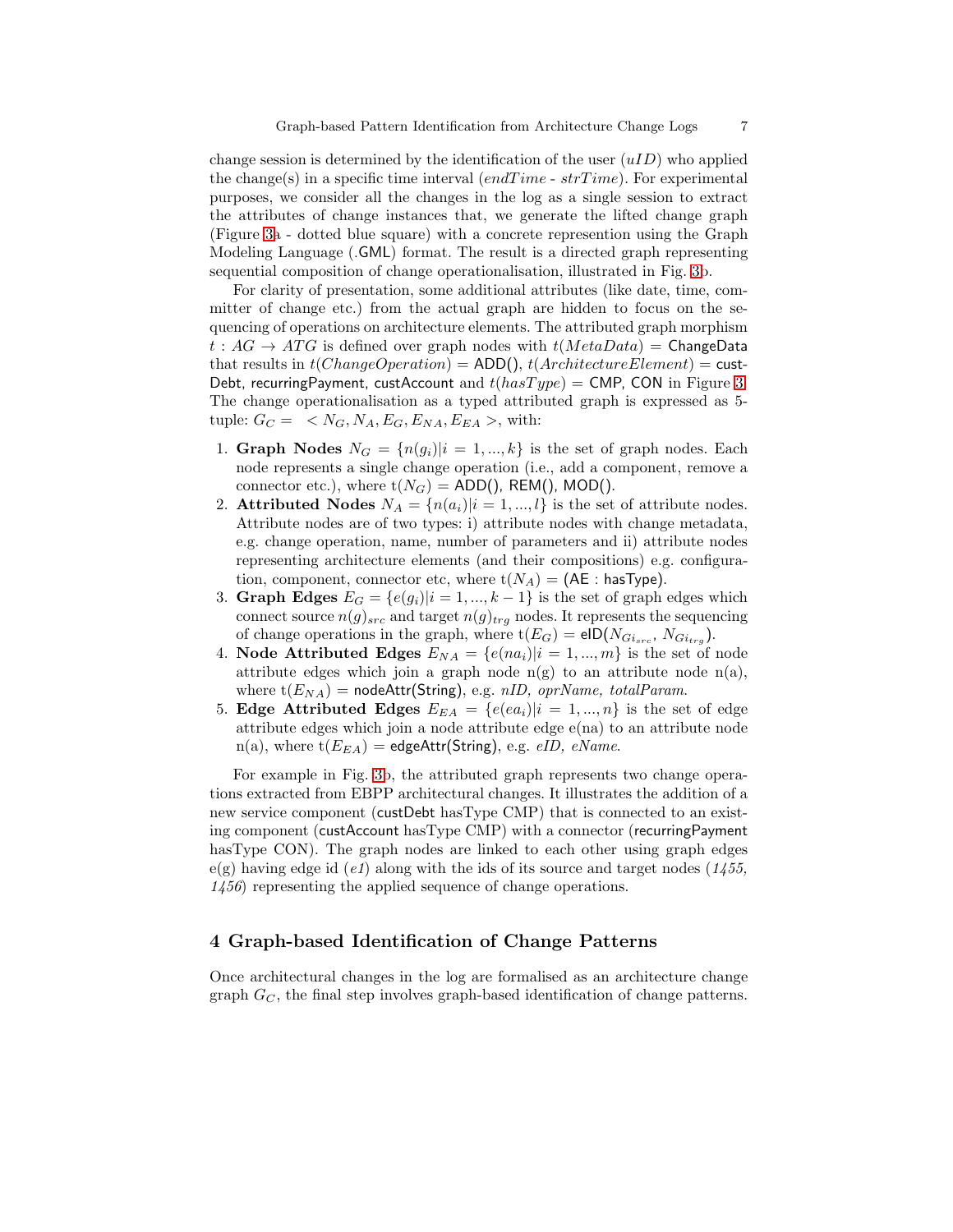We exploit one of the classical approaches for pattern mining with sub-graph isomorphism [\[4\]](#page-13-12) from recurring sub-graphs  $G_P$  to  $G_C$ , where  $G_P \subseteq G_C$ .

### **4.1 Properties and Types of Change Sequences**

Operationalising the change representation is particularly beneficial to define sequential composition of change operations on architecture elements. This allows us to abstract the individual changes into a sequence of recurring change operations representing potential patterns determined by the following properties.

In order to exemplify the properties, Table [1](#page-7-0) represents two change sequences  $(S_x \text{ and } S_y)$  extracted from the change log. The sequences contain change id (*cID*), change operation (*OPR*) and the affected architecture element (*AE*). Note, that for space reasons we do not explicitly represent the parameters for connectors as they are insignificant during sequence matching. Sequence  $1(S_x)$ represents the replacement of the existing component getInvoice with custBill and the corresponding connectors **payInvoice**, **payBill.** Sequence  $2(S_y)$  represents the addition of a new component paymentType that is followed by removal of an existing component custPayment and a connector getBillData.

|           | Sequence 1 $(S_x)$ |                                              | Sequence 2 $(S_u)$ |  |                                                             |
|-----------|--------------------|----------------------------------------------|--------------------|--|-------------------------------------------------------------|
|           |                    |                                              |                    |  | cID OPR Architecture Elements cID OPR Architecture Elements |
|           |                    | $77 \quad \text{REM()}$ getInvoice $\in$ CMP |                    |  | 312 $\overline{ADD()}$ payment Type $\in$ CMP               |
| <b>78</b> |                    | $ADD()$ cust Bill $\in$ CMP                  |                    |  | 313 REM() cust Payment $\in$ CMP                            |
| 179       |                    | $REM()$ payInvoice $\in$ CON                 |                    |  | 314 REM() getBillData $\in$ CON                             |
| 80        |                    | $ADD()$ payBill $\in$ CON                    |                    |  |                                                             |

<span id="page-7-0"></span>**Table 1.** Change Sequences ( $S_x$  and  $S_y$ ) as Extracted from the Change Log

**Type Equivalence (TypeEqu)** refers to the equivalence of two change operations given by the utility function  $TypeEqu(OPR<sub>1</sub>(ae<sub>i</sub>:AE),OPR<sub>2</sub>(ae<sub>i</sub>:$ *AE*)) : *returns < boolean >*. It depends on the type of change operation and the architecture element for a change operation to categorised as type equivalent (return true) or type distinct (returns false). For example, the change operation  $REM(qetInvoice \in CMP)$  is only equivalent to  $REM(qetBillData \in CMP)$ and TypeEqu(77, 314) returns *true*, as in Table [1.](#page-7-0)

**Length Equivalence (LenEqu)** refers to the equivalence of length of two change sequences where length of a change sequence is defined by the number of change operation contained in it. It is given by the function  $LenEqu(S_x, S_y)$ : *returns < integer >*. Therefore, the length equivalence of two change sequences  $S_x$  and *Sy* is determined by the numerical value (0 imples  $S_x = S_y$ , -n implies  $S_x < S_y$  by n nodes and  $+n$  implies  $S_x > S_y$  by n nodes). For example, in Table [1](#page-7-0) the length of  $S_x > S_y$  by one operation so TypeEqu( $S_x, S_y$ ) returns 1.

**Order Equivalance (OrdEqu)** refers to the equivalence in the order of change operations of two sequences. Analysing the change log based on a given

<sup>8</sup> Aakash Ahmad, Pooyan Jamshidi and Claus Pahl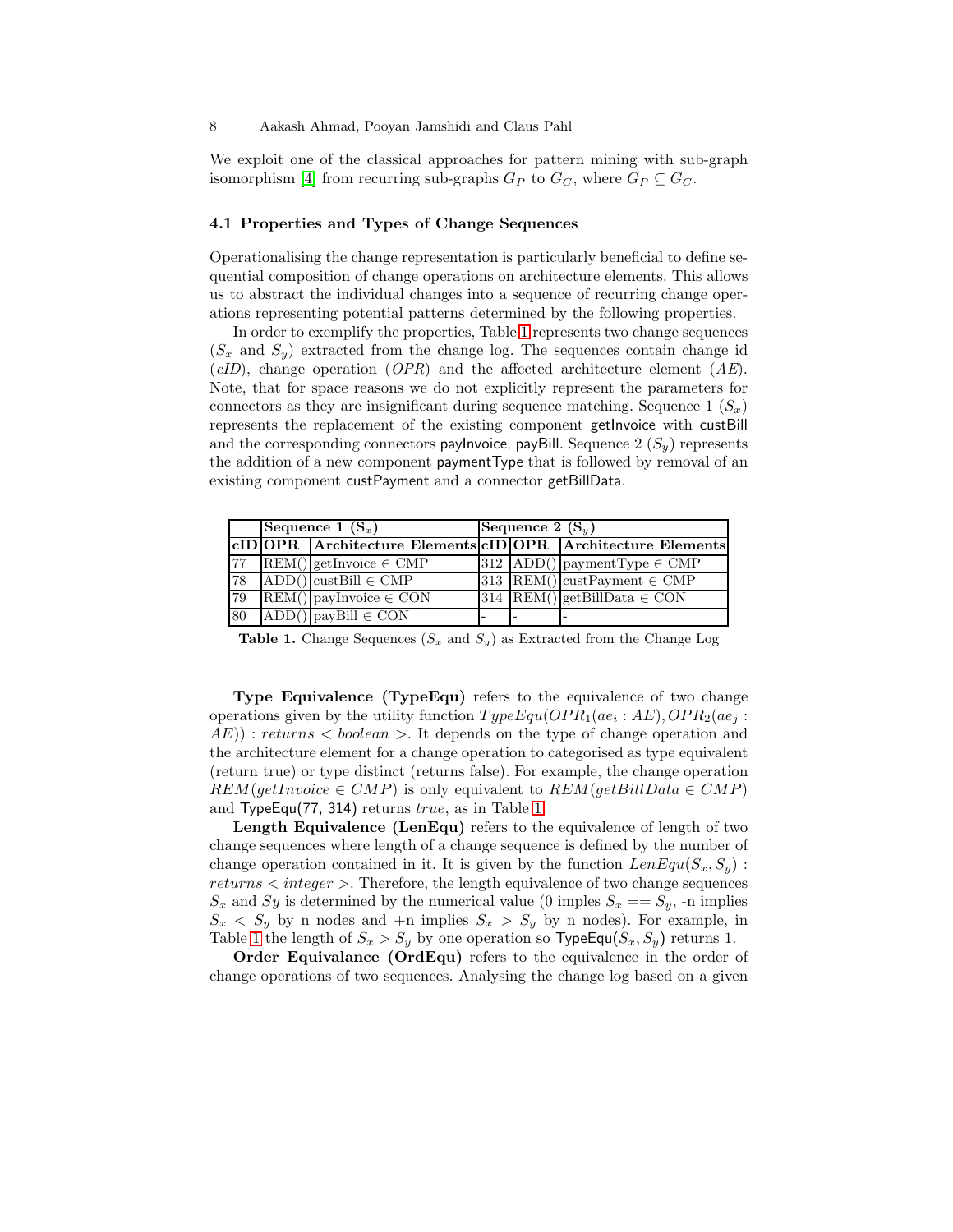change session, we observed that it is normal for same user to perform similar changes using different sequencing of change operations. The semantics and impact of change operation remains the same even if sequencing of change operations is varied. It is given by the function  $OrdEqu(S_x, S_y)$ : *returns* < *boolean >*. We distinguish different types of identified sequences, presented in Table [2.](#page-8-0)

| <b>Sequence Type</b>          | TypeEqu LenEqu OrdEqu |       |       |
|-------------------------------|-----------------------|-------|-------|
| Exact Sequence                | true                  |       | true  |
| Inexact Sequence              | true                  |       | false |
| Partial Exact Sequence        | true                  | $+$ n | true  |
| Partial inexact Sequence true |                       | + n   | false |

<span id="page-8-0"></span>**Table 2.** The Types of Identified Sequences in the Change Log.

*- Exact Sequence:* Two given sequences are exact subsequences if they match on operational types, length equivalence and the ordering of the change opera-tions. In Table [1,](#page-7-0)  $S_x$  and  $S_y$  are not the exact sequences because in both the sequence length and the order of operation do not match.

*- Inexact Sequence:* Two given sequences are inexact matching sequences if their operational types and lengths are equivalent, but order of change operation varies. In Table [1](#page-7-0)  $S_x$  and  $S_y$  are not the inexact matching sequences as  $S_x > S_y$ .

*- Partial Exact Sequence:* Two given sequences *S<sup>x</sup>* and *S<sup>y</sup>* are partially exact such that (if  $n > 0$  than  $S_y \subset S_x$ , or if  $n < 0$  than  $S_x \subset S_y$ ) - however, the types and ordering of the change operations in the matched sequences must be equivalent. In Table [1](#page-7-0)  $S_x$  and  $S_y$  are not partial exact matching sequences as the order of operations in both the sequences do not match.

*- Partial Inexact Sequence:* Two given sequences *S<sup>x</sup>* and *S<sup>y</sup>* are partial and inexact if (if  $n > 0$  than  $S_y \subset S_x$ , or if  $n < 0$  than  $S_x \subset S_y$ ); in addition, the operations within both sequences must be type equivalent, while the order of change operations in both sequences varies. In Table [1](#page-7-0)  $S_x$  and  $S_y$  are partial inexact match. Although  $S_x > S_y$ , still  $S_y \subset S_y$  as cID(77, 78, 79) matches  $cID(312, 313, 314)$  (OrdEqu $(S_x, S_y)$  returns *true*).

#### **4.2 Pattern Identification Process**

The properties in Table [2](#page-8-0) are vital to not only identify exact instances, but also inexact matches and possible variants of a change pattern where only some pattern features suffice for identification. We introduce the pattern identification  $problem<sup>1</sup>$  $problem<sup>1</sup>$  $problem<sup>1</sup>$  as a modular solution. This enables automation along with appropriate user intervention and customisation through parameterisation in Table [3](#page-9-0) for pattern identification. We follow an apriori-based approach that proceeds in a

<span id="page-8-1"></span><sup>&</sup>lt;sup>1</sup> The algorithms along with the developed prototype can be accessed at: <http://www.computing.dcu.ie/~aaakash/ChangePattern.html>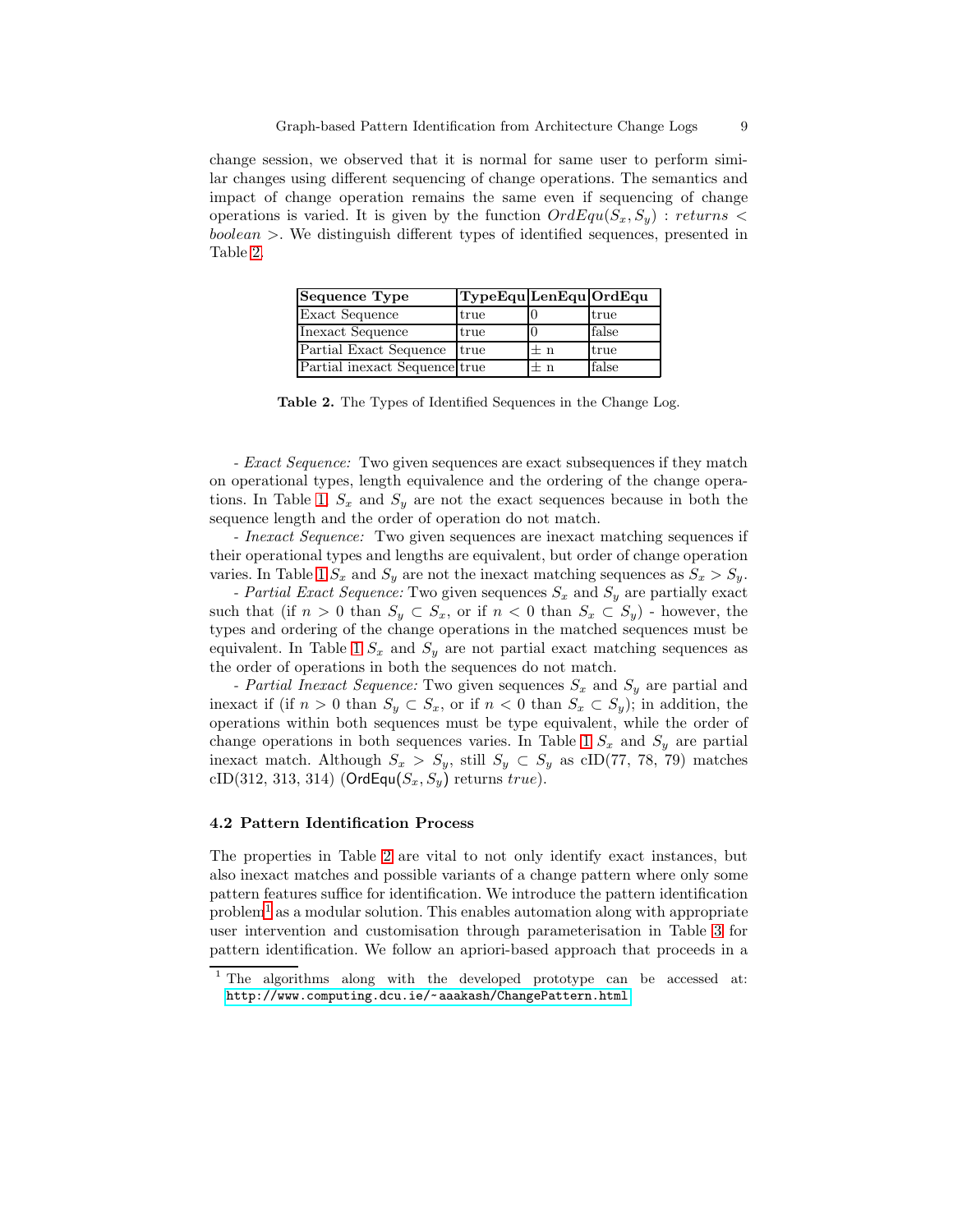generate-and-test manner using a Breadth First Search strategy during each iteration to i) generate and ii) validate pattern candidates from *G<sup>C</sup>* and finally, (iii) determine the occurrence frequency of exact and inexact candidates in *G<sup>C</sup>* .

| Parameter     | Description                                                                                            |  |  |
|---------------|--------------------------------------------------------------------------------------------------------|--|--|
| $G_C$         | Change session graph created from change Log.                                                          |  |  |
| $S_C$         | Candidate sequences generated from change graph: $S_C \subseteq G_C$ .                                 |  |  |
| $G_P$         | Identified Pattern instance from change graph: $G_P \subseteq G_C$ .                                   |  |  |
| $Len(S_C)$    | Candidate length representing number of change operations in $S_C$ .                                   |  |  |
| $minLen(S_C)$ | Minimum candidate length that is specified by the user:                                                |  |  |
|               | $minLen(S_C) \leq Len(sc) : sc \in S_C.$                                                               |  |  |
| $maxLen(S_C)$ | Maximum candidate length that is specified by the user:                                                |  |  |
|               | $maxLen(S_C) \geq Len(sC) : sc \in S_C.$                                                               |  |  |
| $Freq(S_C)$   | Frequency threshold that is specified by the user for $S_C$ to be iden-                                |  |  |
|               | tified as a pattern $G_P$ .                                                                            |  |  |
|               | <i>List</i> (param : $G_C$ ) The list of candidates $S_C$ or patterns $G_P$ as param $\subseteq G_C$ . |  |  |

<span id="page-9-0"></span>**Table 3.** List of User Specified Parameters for Pattern Identification

**Candidate Generation**. The initial step of pattern identification generates a set of candidate sequences *S<sup>C</sup>* from change graph *G<sup>C</sup>* . A candidate consists of a number of nodes representing change operationalisation on architecture elements as a potential pattern depending on its occurrence frequency  $Freq(S_C)$  in  $G_C$ . *Input(s)* is the change graph  $G_C$  and user specified minimum  $minLen(S_C)$  and maximum  $maxLen(S_C)$  candidate sequence lengths. *Output(s)* is a list of generated candidates  $List(S_C)$  such that  $minLen(S_C) \leq Len(S_{C_i}) \leq maxLen(S_C)$ .

**Candidate Validation**. We observed that during candidate generation, there may exist some false positives in terms of candidates that violate the structural integrity of architecture elements when identified and applied as patterns. Therefore, it is vital to eliminate such candidates through validation for each generated candidate sequence *sc* against architectural invariants before pattern matching. *Input(s)* is a candidate  $sc \in G_C$  (called from candidate Generation(), each time a candidate is generated). *Output(s)* a boolean value indicating either valid (true) or invalid (false) candidate sequence *sc*.

**Pattern Matching**. The last step identifies exact and inexact instances of change patterns based on a user specified frequency threshold. This is achieved by structural matching using sub-graph morphism [\[4\]](#page-13-12) among the nodes of  $List(S_C)$  to corresponding nodes in  $G_C$ . *Input(s)* is a list of (validated) candidates  $vList(S_C)$ , specified frequency threshold  $Freq(S_C)$  and  $G_C$ . Output(s) is a list of identified patterns consisting of pattern instance *G<sup>P</sup>* and its frequency  $Freq(G_P)$ . A given candidate is an identified pattern (exact or inexact) if its frequency is greater or equal to the user specified threshold:  $freq(G_P) \geq freq(C_P)$ .

<sup>10</sup> Aakash Ahmad, Pooyan Jamshidi and Claus Pahl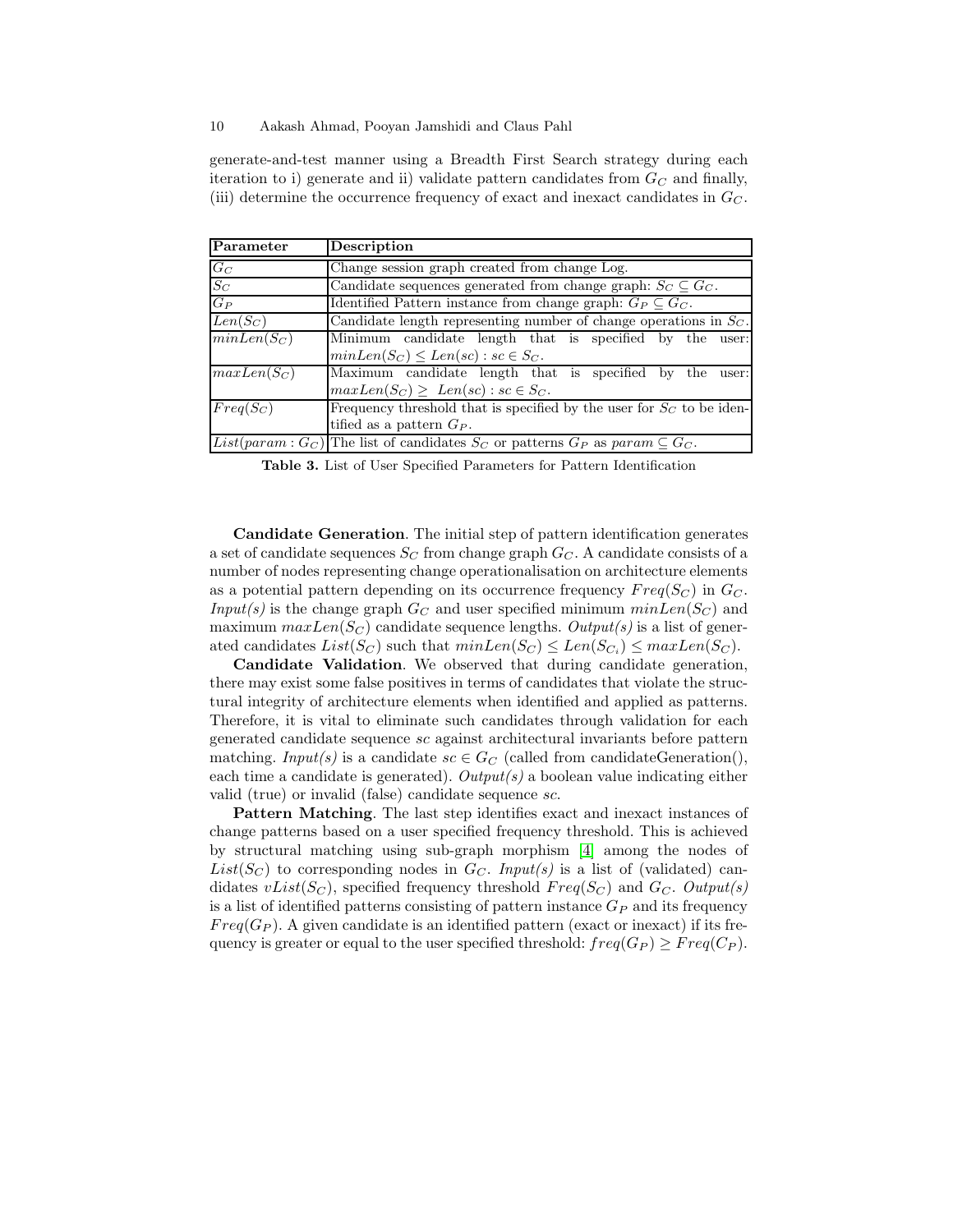# **5 Experimental Analysis and Illustration**

The identified pattern types are generally classified as Inclusion, Exclusion and Replacement types depending on the impact of change as addition, removal or modification of elements from existing architecture.

#### **5.1 Identified Pattern Instance - Component Integration**

In Table 5, we present an identified instance of the co-related Inclusion pattern that is specified as Integrate (CNS, OPR, AE). Such a declarative specification facilitates the retrieval of appropriate patterns from a catalogue, consisting of the syntactical context that contains pattern pre- and post-conditions (CNS), the applied change operations (OPR) and the affected architecture elements (AE). The co-related Inclusion pattern aims at *integration of mediator services among two or more directly connected service components*. The column cID represents the sequences of change as it is captured in the change log and later as individual graph nodes. Figure [4](#page-11-0) represents a partial architecture view for the EBPP case study (integrate direct debit to customer accounts and adjust customer debt) captured as a recurring sequence  $(Freq(S_C) = 8)$  in Table [4.](#page-10-0)

| Name = Corelated Inclusion, Id = 3, CLS = 1, Intent = "", Frequency = $8$ |                                                                                   |                                                    |                                                                                            |  |  |  |
|---------------------------------------------------------------------------|-----------------------------------------------------------------------------------|----------------------------------------------------|--------------------------------------------------------------------------------------------|--|--|--|
|                                                                           | Precondition(s): as in Figure 4a, $\overline{PostCondition}(s)$ : as in Figure 4c |                                                    |                                                                                            |  |  |  |
|                                                                           |                                                                                   | cID OPR Architecture Elements Parameters           |                                                                                            |  |  |  |
|                                                                           |                                                                                   | $1454   ADD()$ Customer Account $\in$ CMP          | (1, 2)                                                                                     |  |  |  |
|                                                                           |                                                                                   | $1455$ ADD() CustomerDebt $\in$ CMP                | (6, 2)                                                                                     |  |  |  |
|                                                                           |                                                                                   |                                                    | $1456\,\text{ADD}()$ recurring Payment $\in$ CON Customer Account, Customer Debt $\in$ CMP |  |  |  |
|                                                                           |                                                                                   | $1457 \text{ ADD}()$ billAmount $\in \text{CON}$   | Biller_CRM, CustomerAccount $\in$ CMP                                                      |  |  |  |
|                                                                           |                                                                                   | $1458 \, \text{ADD}()$ paidAmount $\in \text{CON}$ | Biller_CRM, CustomerDebt $\in$ CMP                                                         |  |  |  |
|                                                                           |                                                                                   | $1459$ REM() customer Tariff $\in$ CON             | Biller CRM, CustomerPayment $\in$ CMP                                                      |  |  |  |
|                                                                           |                                                                                   | $1460$ REM() payment Invoice $\in$ CON             | Biller CRM, CustomerInvoicing $\in$ CMP                                                    |  |  |  |
|                                                                           |                                                                                   | $1461$ ADD() makePayment $\in$ CON                 | $CustomerAccount$ , $CustomerPayment \in CMP$                                              |  |  |  |
|                                                                           |                                                                                   | $1462$ ADD() getReceipt $\in$ CON                  | CustomerDebt, CustomerInvoicing $\in$ CMP                                                  |  |  |  |

<span id="page-10-0"></span>**Table 4.** Template-based Specification of Change Pattern Instance

For example, in Figure [4](#page-11-0) the preconditions specify the components (*Biller CRM, CustomerPayment, CustomerInvoicing*) and connectors (*customerTariff, paymentInvoice*) must exist in the architecture before a pattern can be applied. In addition, the post-conditions specify the addition of new components (*Customer-Account, CustomerDebt*) and connectors (*makePayment, recurringPayment, getReceipt*) as a result of pattern-driven change execution. The change operations specify the execution aspects in terms of addition or removal of specified elements from the architecture, illustrated in Figure [4b](#page-11-0).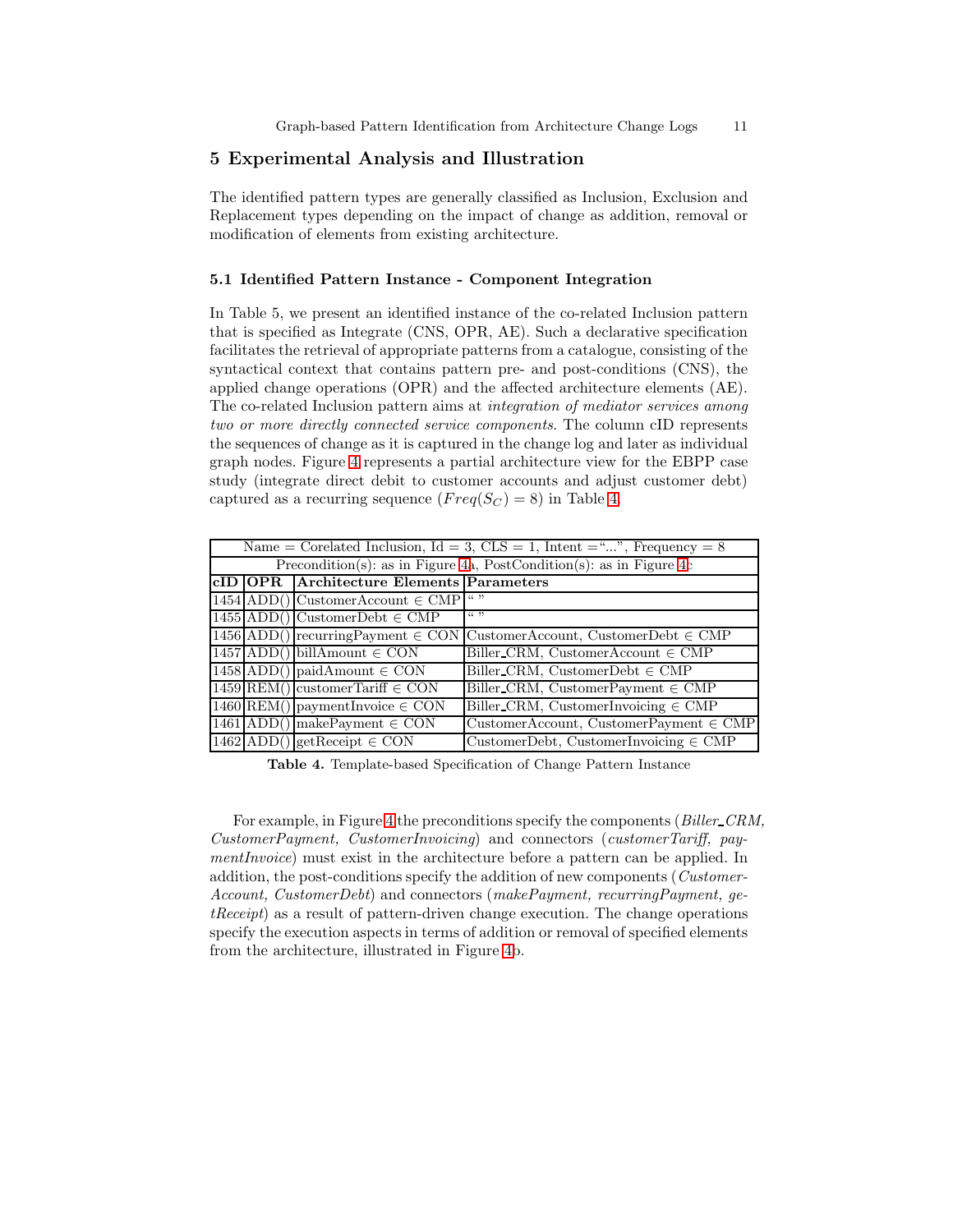

<span id="page-11-0"></span>**Fig. 4.** An Example of the Identified (Co-related Change) Pattern Instance.

### **5.2 Algorithmic Analysis**

Pattern identification from change logs, which can potentially be significant in size, requires an efficient solution. In our trials, we observed that the preprocessing for a significant graph size (i.e,  $G_C.size() = OPR \ge 2278$ ) remains constant with average complexity time  $= 888.9$  ms. However, such pre-processing is fundamental to our approach and the benefit for candidate validation lies in eliminating the potential patterns (false positives) that may violate the structural integrity of an architecture. We customise the input parameters as:  $minLen(S_C)$  $2, maxLen(S_C) = 9$  with total change operations:  $G_C.size() = 2278$ . In addition, we increase the pattern frequency threshold  $Freq(S_C)$  by 2 in each trial, where  $Time \propto Freq(S_C)$  and  $Freq(S_C) \propto 1/Instantces$ . The technical difference between the exact and inexact pattern matching is detailed in Section 4. The summary of comparison (on average): time (exact : inexact) in milliseconds  $= T(564:1214)$  ms and identified patterns instances (exact : inexact) = I(21:38), for  $G_C.size() = 2278$ .

**Possible Limitations:** The proposed approach falls short of capturing dynamic dependencies in terms of service compositions that correspond to the behavioral aspects in SOAs. These dynamic dependencies go beyond structural graph matching and is out of the scope for this research. The limitation is inherent in the change log that only captures association type connectors that correspond to structural changes. In addition, change patterns do not necessarily support an optimal solution to architecture evolution problem; instead they promote an alternative and potentially reusable solution.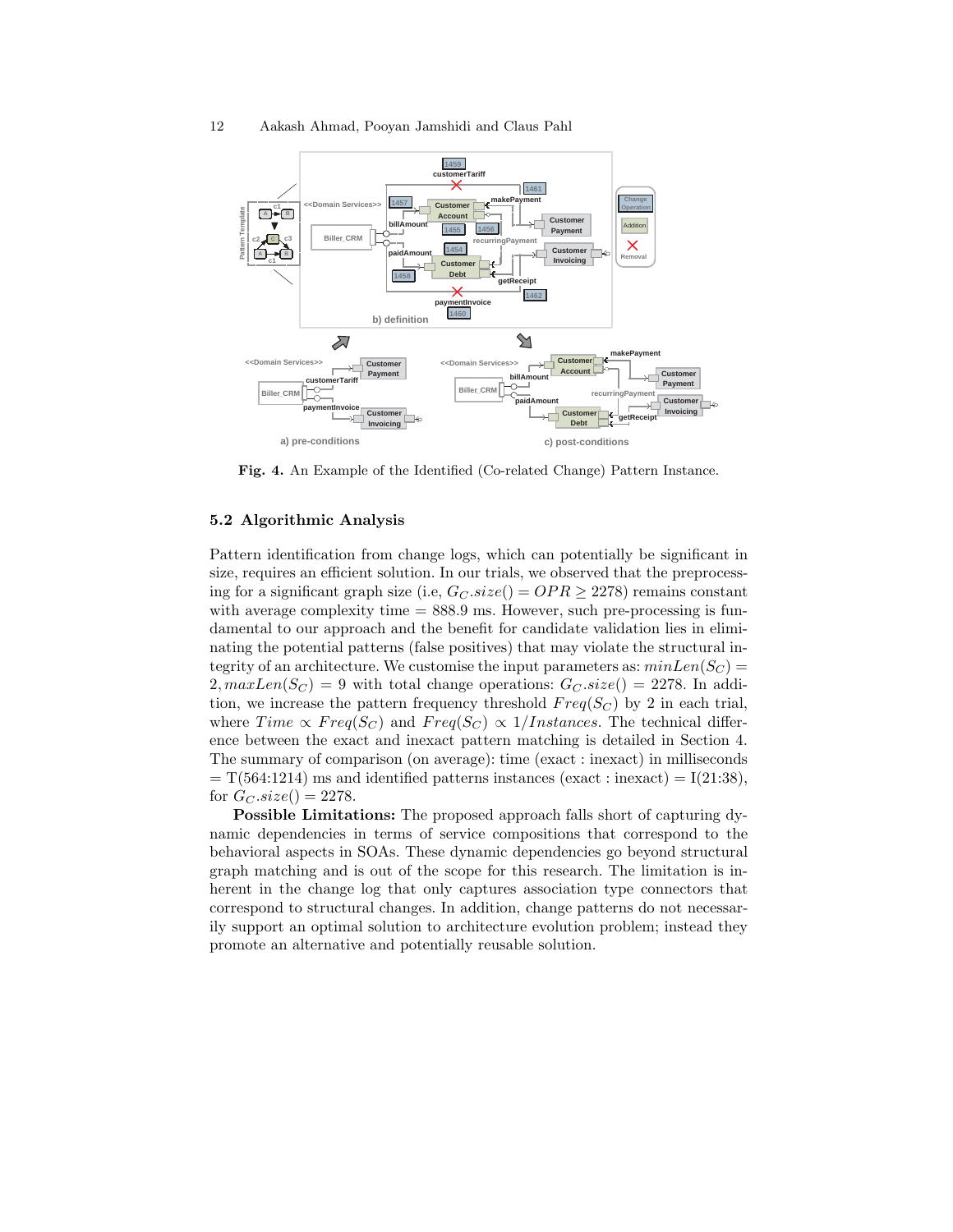## **6 Related Work**

Two areas - pattern-driven change reuse and graph-based pattern identification play a role in our research. The solutions for *pattern-based architecture evolution* utilise evolution styles [\[5\]](#page-13-4) and more specifically "evolution shelf" [\[13\]](#page-13-5) as a generic infrastructure to achieve for-reuse and by-reuse techniques for software architecture evolution. It aims at supporting refactoring patterns (i.e., add a component, move a component etc.) that can be composed into further advanced evolution styles (add a client, move a client etc.). In contrast to the evolution styles [\[5,](#page-13-4) [13\]](#page-13-5) for more conventional component architectures, we observe that operationalisation of changes in the log exhibits process-centric patterns of change unlike the frequent addition or removal of individual components and connectors.

A catalog of process change patterns [\[15\]](#page-13-8) can guide change in process-aware information systems. In contrast, we exclusively focus on change operationalisation for architectural abstraction. This allows us to argue about change patterns as generic, first class abstraction that can be specified once and instantiated multiples times to support potential reuse in architecture-based change execution. We follow ideas in [\[16\]](#page-13-9) that utilise process change logs to gain an empirical insight into the context and scope for process instance changes. Our solution focuses on fostering the common architectural changes that could guide the architects to follow a reuse-centered approach for architectural change execution.

The solution to our pattern identification problem is similar to other *graphbased pattern identification* techniques based on frequent sub-graph mining techniques [\[4\]](#page-13-12). We use an apriori-based approach with Breadth First Search strategy for iterative graph matching. In this context, Graph X-Ray (G-Ray) [\[10\]](#page-13-14) works on attributed graphs to find subgraphs that either match the desirable query pattern exactly, or as close as possible based on pre-defined criteria. We are specifically concerned with identifying patterns in medium to large attributed graphs where graph nodes and edges may have multiple attributes that contain instances of architecture elements and pattern-specific constraints.

## **7 Conclusions**

Service software evolves as a consequence of business and technical change cycles. Scalability beyond manual evolution and change support is required to enable a systematic change reuse during architecture evolution. Investigating the history of sequential architectural changes allows post-mortem analysis to identify patterns as generic, potentially reusable solution for software architecture evolution. The contribution of this paper is a graph-based formalism for architecture change representation that allows automation along with parameterised customisation to identify change patterns.

In the future, we will focus on developing a pattern catalogue as a repository infrastructure to support an automated storage and retrieval of change patterns. We utilise an XML pattern template that allows for once-off abstract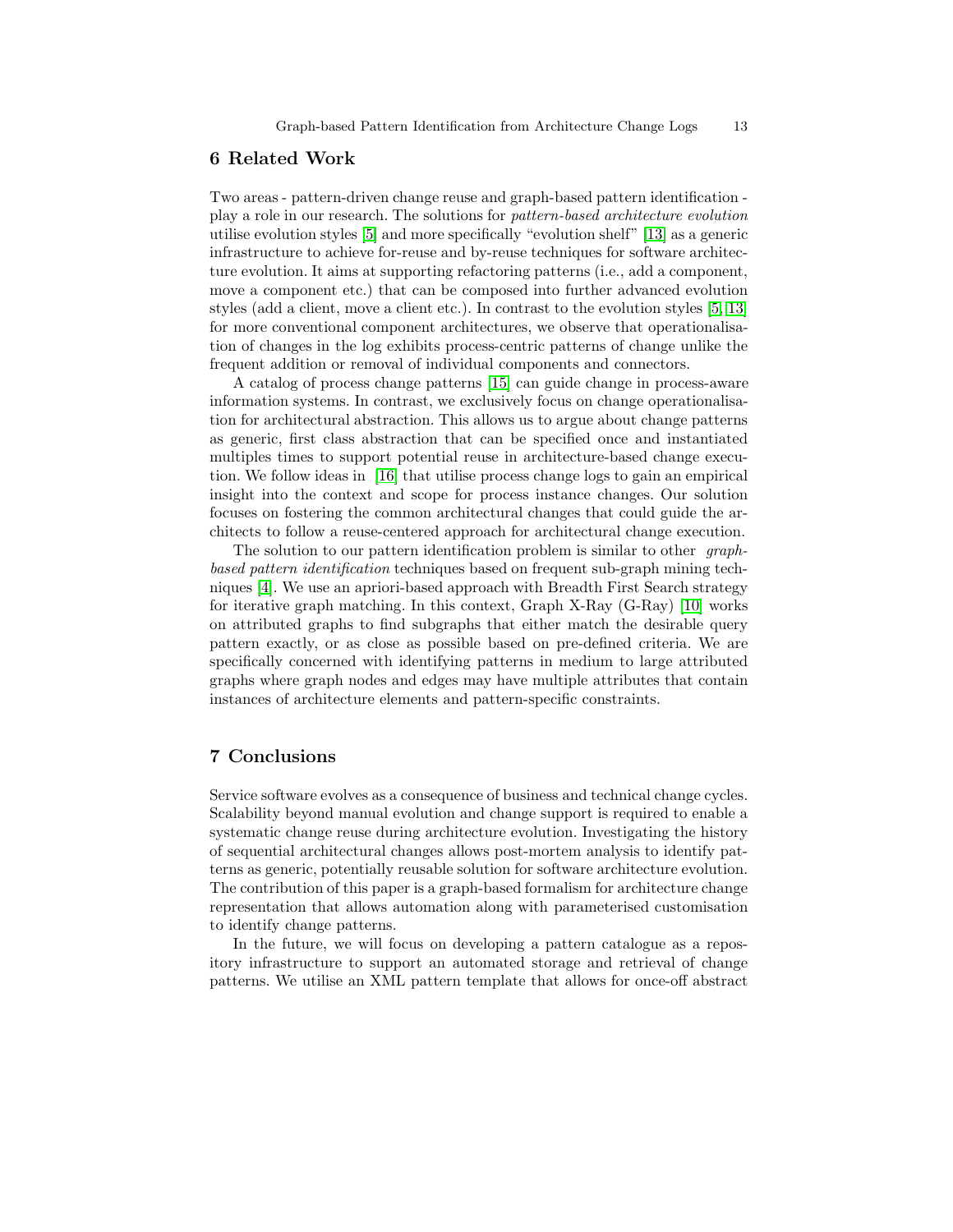14 Aakash Ahmad, Pooyan Jamshidi and Claus Pahl

specification for identified patterns [\[17\]](#page-14-0) that can be queried and instantiated with concrete pattern instances to support potentially reusable architecture evolution.

### <span id="page-13-3"></span>**References**

- 1. J. Buckley, T. Mens, M. Zenger, A. Rashid, and G. Kniesel. Towards a Taxonomy of Software Change. *Jrnl of Software Maintenance and Evolution*, 17:309–332, 2005.
- <span id="page-13-1"></span>2. A. Ahmad and C. Pahl. Pat-Evol: Pattern-drive Reuse in Architecture-based Evolution for Service Software In *ERCIM News 88*. January 2012
- <span id="page-13-2"></span>3. A. Ahmad and C. Pahl. Customisable Transformation-Driven Evolution for Service Architectures. In *Europ. Conf. on Software Maintenance and Reengineering CSMR'2011*. Doct. Consort. 2011.
- <span id="page-13-12"></span><span id="page-13-4"></span>4. C. Jiang, F. Coenen and M. Zito. A Survey of Frequent Subgraph Mining Algorithms. 2004.
- 5. D. Garlan, J. Barnes, B. Schmerl, and O. Celiku. Evolution Styles: Foundations and Tool Support for Software Architecture Evolution. In *Proceedings of the Joint Working IEEE/IFIP Conference on Software Architecture*, 2009.
- <span id="page-13-6"></span>6. V. Gruhn, C. Pahl, and M. Wever. Data Model Evolution as Basis of Business Process Management. In *14th International Conference on Object-Oriented and Entity Relationship Modelling O-O ER95.* Springer-Verlag (LNCS Series), 1995.
- <span id="page-13-7"></span>7. Javed, M., Abgaz, Y.M., Pahl, C.: A pattern-based framework of change operators for ontology evolution. In: On the Move to Meaningful Internet Systems: OTM Workshops, *LNCS*, vol. 5872, pp. 544–553. Springer (2009)
- <span id="page-13-10"></span>8. H. Ehrig, U. Prange and G. Taentzer. Fundamental Theory for Typed Attributed Graph Transformation. In *Graph Transformations*, pages 161–177. Springer, 2004.
- <span id="page-13-11"></span>9. C. Pahl. A Formal Composition and Interaction Model for a Web Component Platform. In *ICALP'2002 Workshop on Formal Methods and Component Interaction*. Electronic Notes in Theoretical Computer Science. 2002.
- <span id="page-13-14"></span>10. H. Tong, C. Faloutsos, B. Gallagher and T. Eliassi-Rad. Fast Best-Effort Pattern Matching in Large Attributed Graphs. In *13th ACM International Conference on Knowledge Discovery and Data Mining - KDD'07*, pages 737–746, 2007.
- <span id="page-13-13"></span>11. H. Fahmy and R.C. Holt. Using Graph Rewriting to Specify Software Architectural Transformations. In *15th Intl Conf on Automated Software Engineering*, 2000.
- <span id="page-13-0"></span>12. G. Lewis, D.B. Smith, and K. Kontogiannis. A Research Agenda for Service-Oriented Architecture (SOA): Maintenance and Evolution of Service-Oriented Systems. Technical report, Software Engineering Institute, 2010.
- <span id="page-13-5"></span>13. O. L. Goaer, D. Tamzalit, M. Oussalah and A. D. Seriai. Evolution Shelf: Reusing Evolution Expertise within Component-Based Software Architectures. In *32nd Annual IEEE Intl. Computer Software and Applications Conference*, 2008.
- 14. R. Ng, L. Lakshmanan, J. Han and A. Pang. Exploratory Mining and Pruning Optimizations of Constrained Associations Rules. In *SIGMOD'98 Conference*, 1998.
- <span id="page-13-8"></span>15. B. Weber, S. Rinderle, and M. Reichert. Change patterns and change support features in process-aware information systems. In *Intl Conf on Advanced information systems engineering CAiSE'07*. Springer-Verlag, 574-588. 2007.
- <span id="page-13-9"></span>16. C.W. G¨unther, S. Rinderle-Ma, M. Reichert, W. M.P. van der Aalst. Change Mining in Adaptive Process Management Systems In *14th Intl Conference on Cooperative Information Systems(CoopIs)*. LNCS 4275, pp. 309-326, 2006